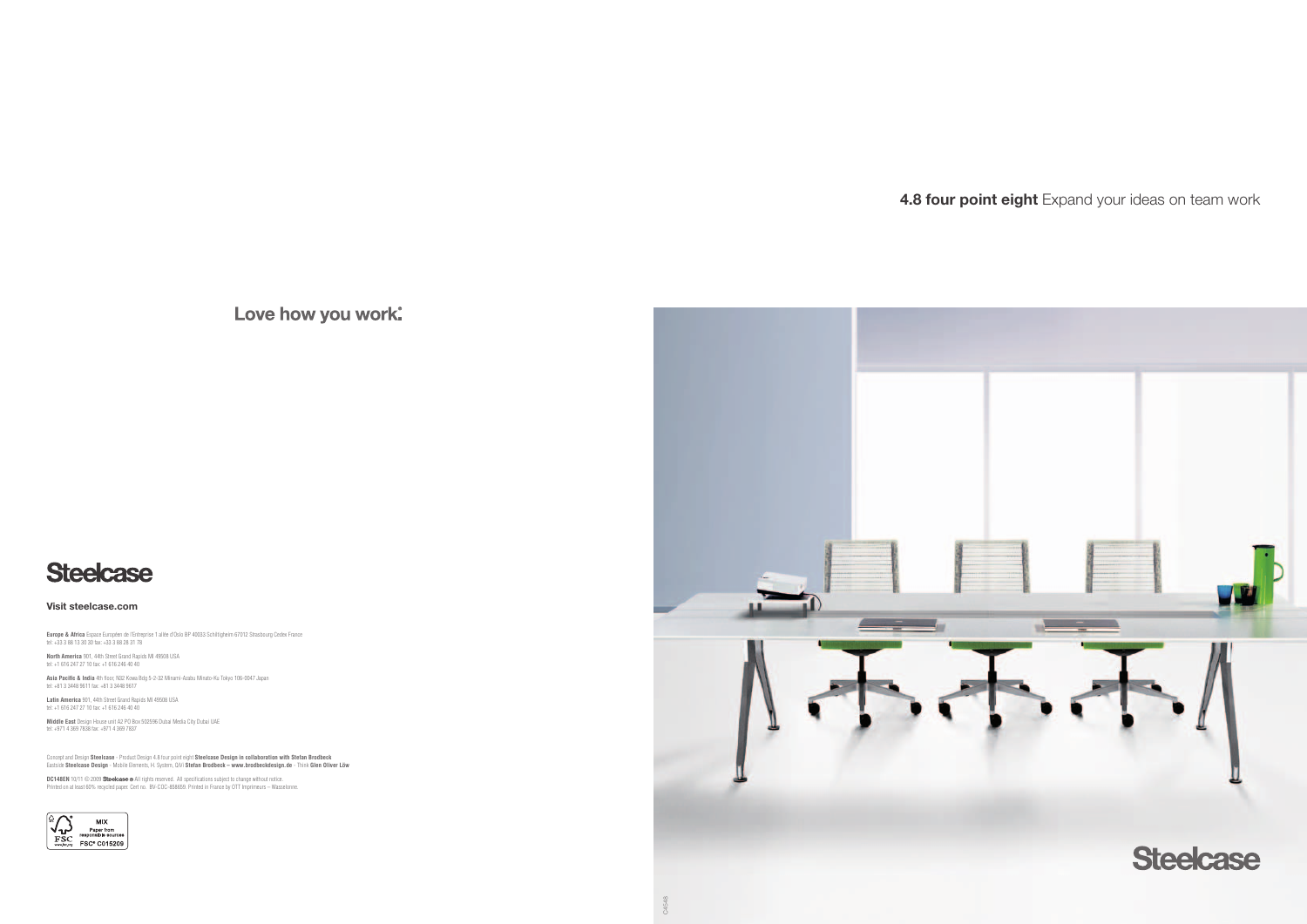

1 - Users want to be seated comfortably without being disturbed by the table legs.

2 - Users want to have easy connection to power and data and enjoy clutter-free work suface.

### **4.8 four point eight** Expand your ideas on team work

At Steelcase, we pay great attention to how people work around the world in order to fully understand the ever-changing needs of individuals, teams and organisations. The insights they provide are invaluable and are built into everything we do and create.



### **Observations & Insights**

Anyone who has struggled with a laptop and projector at a meeting or has sat uncomfortably for hours will know that meeting room facilities make a big difference to comfort and productivity at work.

Research shows that traditional meeting tables are not best suited to the evolving ways in which people work in groups. Although adequate for formal meetings, they tend not to support effectively collaborative working or the variety of media and technology we use to communicate today.

In addressing these issues, Steelcase has examined **how best to facilitate connections between people and integrate technology into the workspace, while still optimising the use of space**.

Our new teamwork table, 4.8 four point eight, is the result. Simple, light lines and seamlessly integrated technology are core features of this forward-thinking range.

#### **Why 4.8 four point eight?**

- 1 Perfect comfort wherever you sit
- 2 Smart integration of technology
- 3 Space efficiency

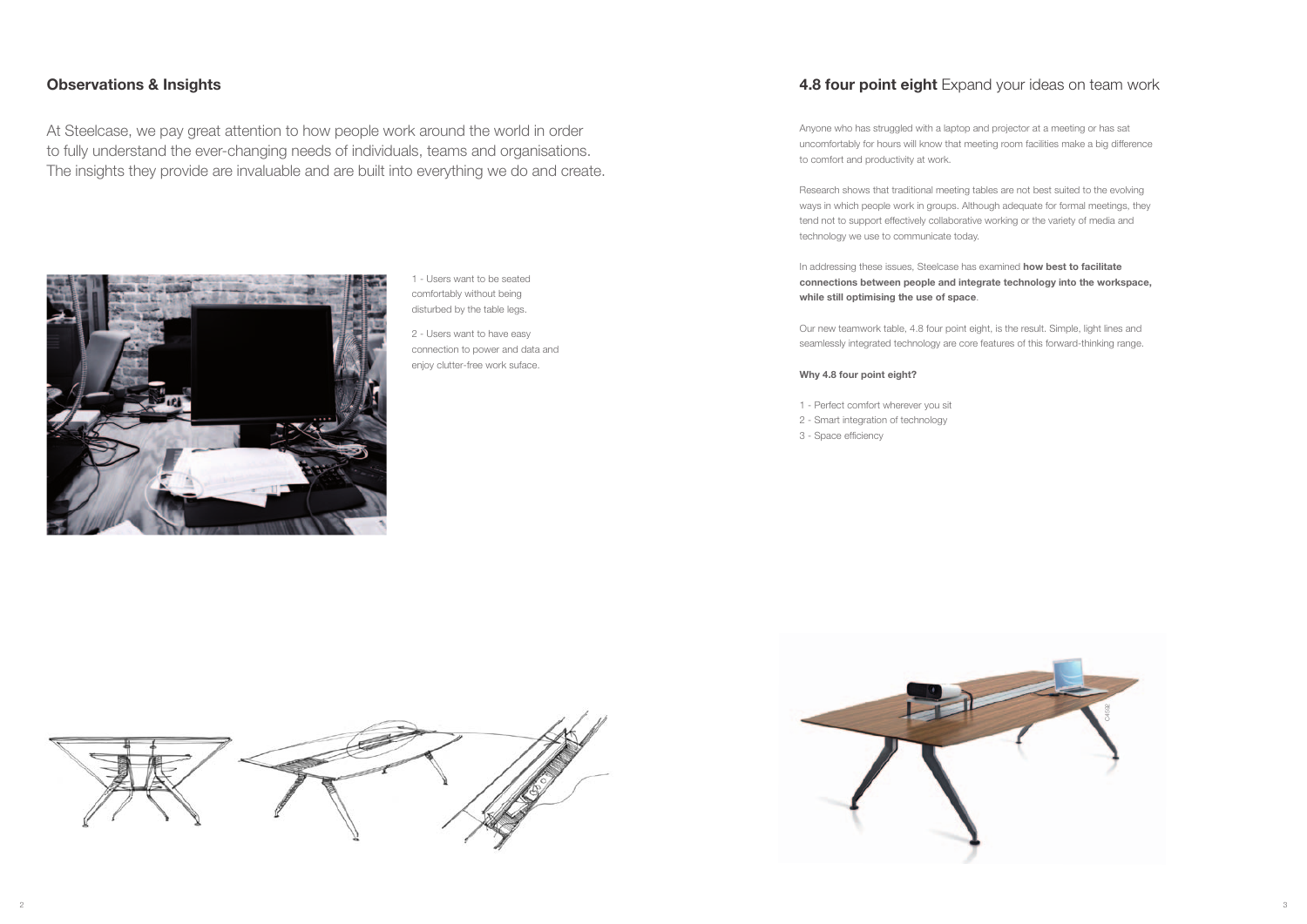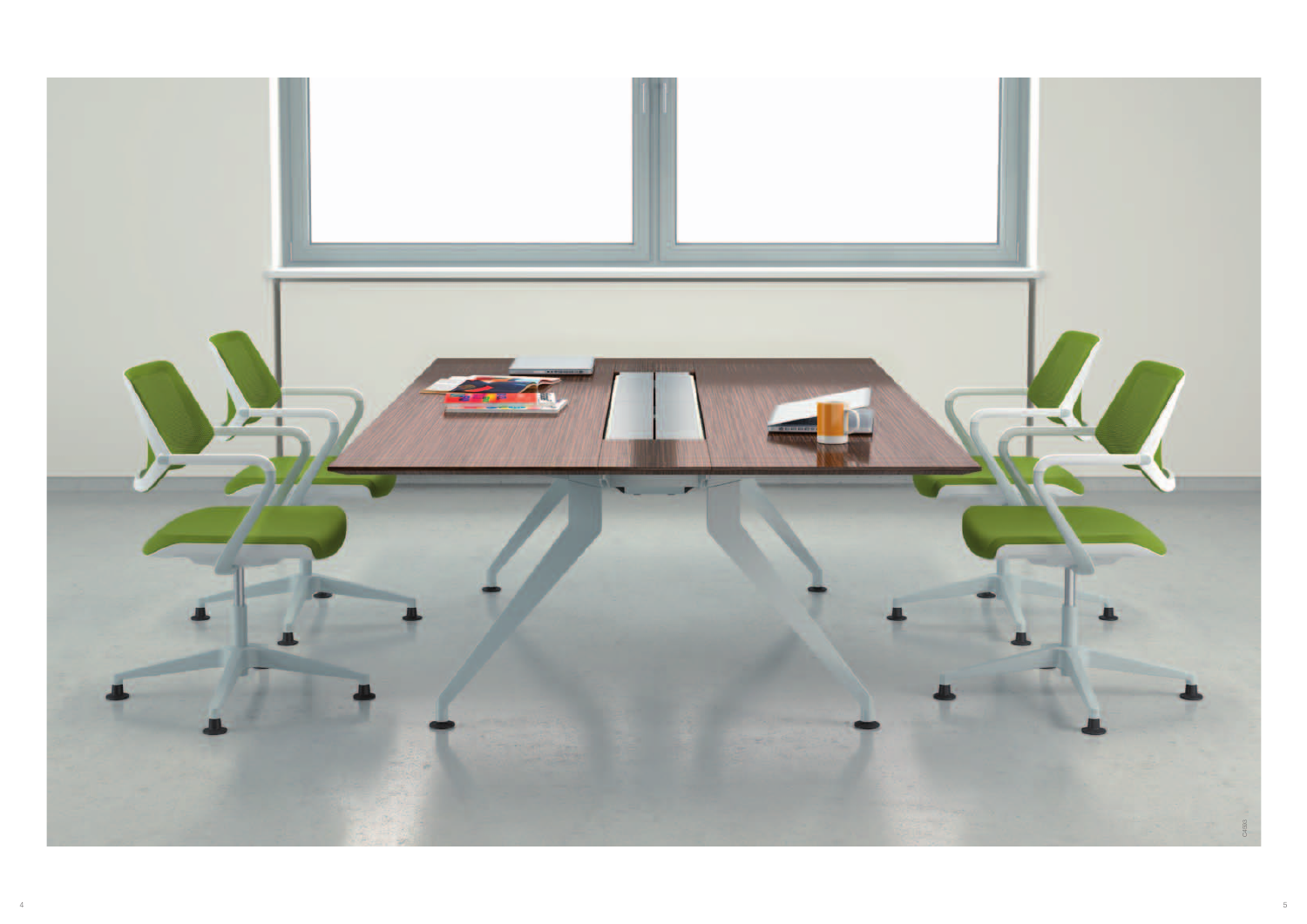





### **How it works**

**Space efficiency** 4.8 four point eight is available in a variety of dimensions and can adapt to suit any environment.

## **Perfect comfort wherever you sit**

The light, open aluminum structure and central beam minimise the number of table legs required for support and optimise user comfort. e.g. Only 4 legs are required for W3240mm.



**Smart integration of technology** Power, data connectivity and cabling for almost any device is integrated into the centre of the table, all neatly kept below sliding covers to ensure a clutter-free work surface.

By attaching bridges to the central cable tray, additional tools and other accessories can be added for extra space, organisation and personalisation.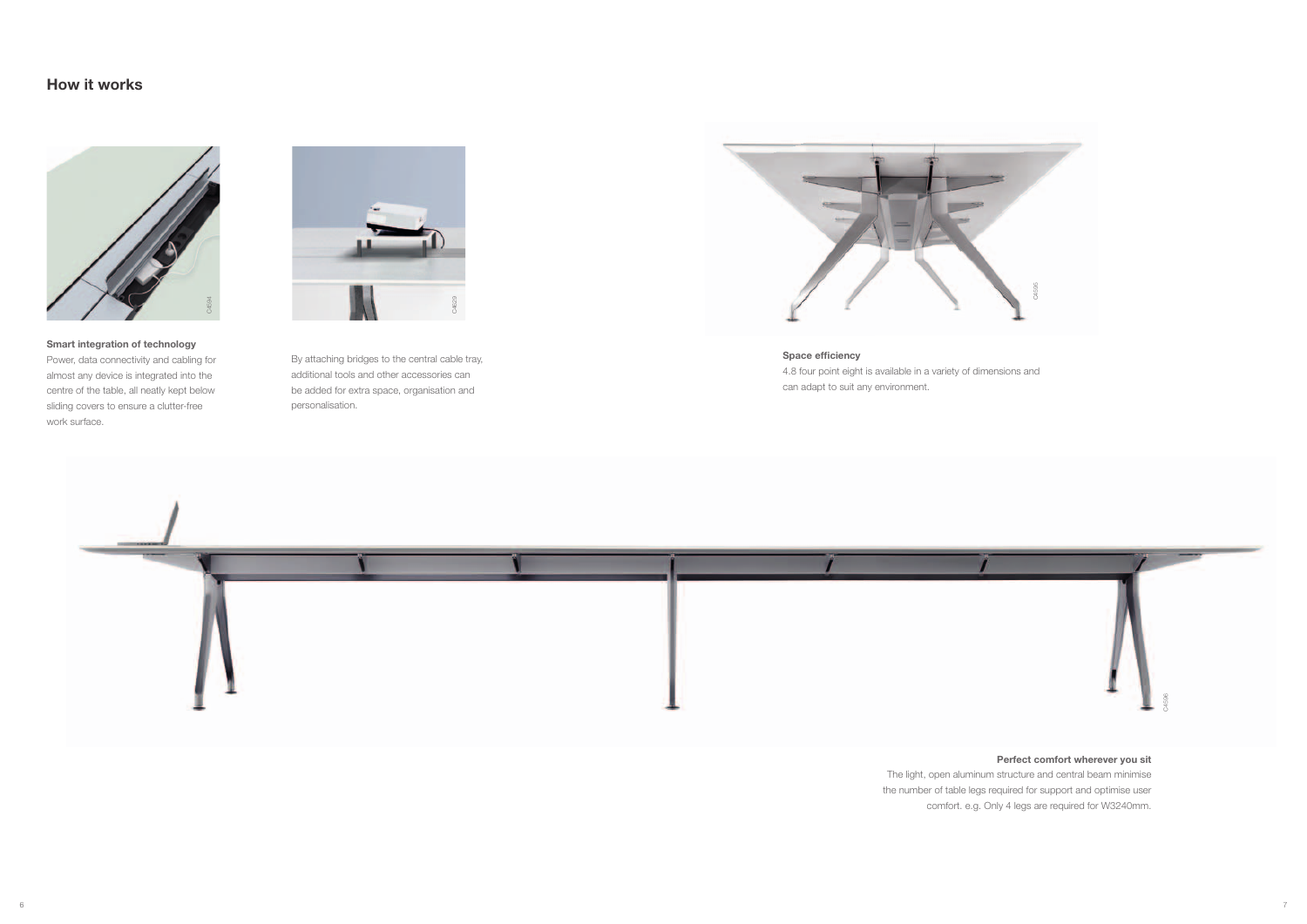

8 9

**PowerTower** (optional)

Height



\* only PowerTower option

<sub>2</sub>0

# **System overview**



| VV 4      |
|-----------|
| W 2       |
| W 3:      |
| W 4       |
| $M\Delta$ |

| W 324 |
|-------|
| W 402 |
| W 480 |

| <b>Dimensions</b><br>in mm |        | PowerTower<br>(optional) | segments<br>Cabletray | <b>Sockets</b> | positions<br>Seating | segments<br>Table Top | Legs           |
|----------------------------|--------|--------------------------|-----------------------|----------------|----------------------|-----------------------|----------------|
|                            |        |                          |                       |                |                      |                       |                |
| ø 1200                     |        | $\mathsf X$              |                       | $4^*$          | $\overline{4}$       | 1                     | 4              |
| ø 1400                     |        | $\times$                 |                       | $4^*$          | $4 - 8$              | 1                     | $\overline{4}$ |
| W 1200                     | D 1200 | X                        |                       | $4^*$          | 4                    | 1                     | 4              |
| W 1400                     | D 1400 | $\times$                 |                       | $4^*$          | $4 - 8$              | $\mathbf 1$           | 4              |
| W 2460                     | D 1200 | $\overline{\phantom{0}}$ | $\overline{2}$        | 12             | $6 - 8$              | $\overline{4}$        | $\overline{4}$ |
| W 3240                     | D 1200 |                          | 3                     | 18             | $6 - 10$             | 4                     | $\overline{4}$ |
| W 4020                     | D 1200 | $\overline{\phantom{0}}$ | 4                     | 24             | $8 - 12$             | 6                     | 6              |
| W 4800                     | D 1200 | $\overline{\phantom{0}}$ | 5                     | 24             | $10 - 14$            | 6                     | 6              |
| W 2460                     | D 1500 | $\overline{\phantom{0}}$ | 2                     | 12             | $6 - 8$              | 4                     | $\overline{4}$ |
| W 3240                     | D 1500 | $\overline{\phantom{0}}$ | 3                     | 18             | $6 - 10$             | 4                     | $\overline{4}$ |
| W 4020                     | D 1500 |                          | 4                     | 24             | $8 - 12$             | 6                     | 6              |
| W 4800                     | D 1500 |                          | 5                     | 24             | $10 - 14$            | 6                     | 6              |
|                            |        |                          |                       |                |                      |                       |                |
| W 3240                     | D 1500 |                          | 3                     | 18             | $6 - 10$             | 4                     | 4              |
| W 4020                     | D 1500 |                          | $\overline{4}$        | 24             | $8 - 12$             | 6                     | 6              |
| W 4800                     | D 1500 |                          | 5                     | 24             | $10 - 14$            | 6                     | 6              |